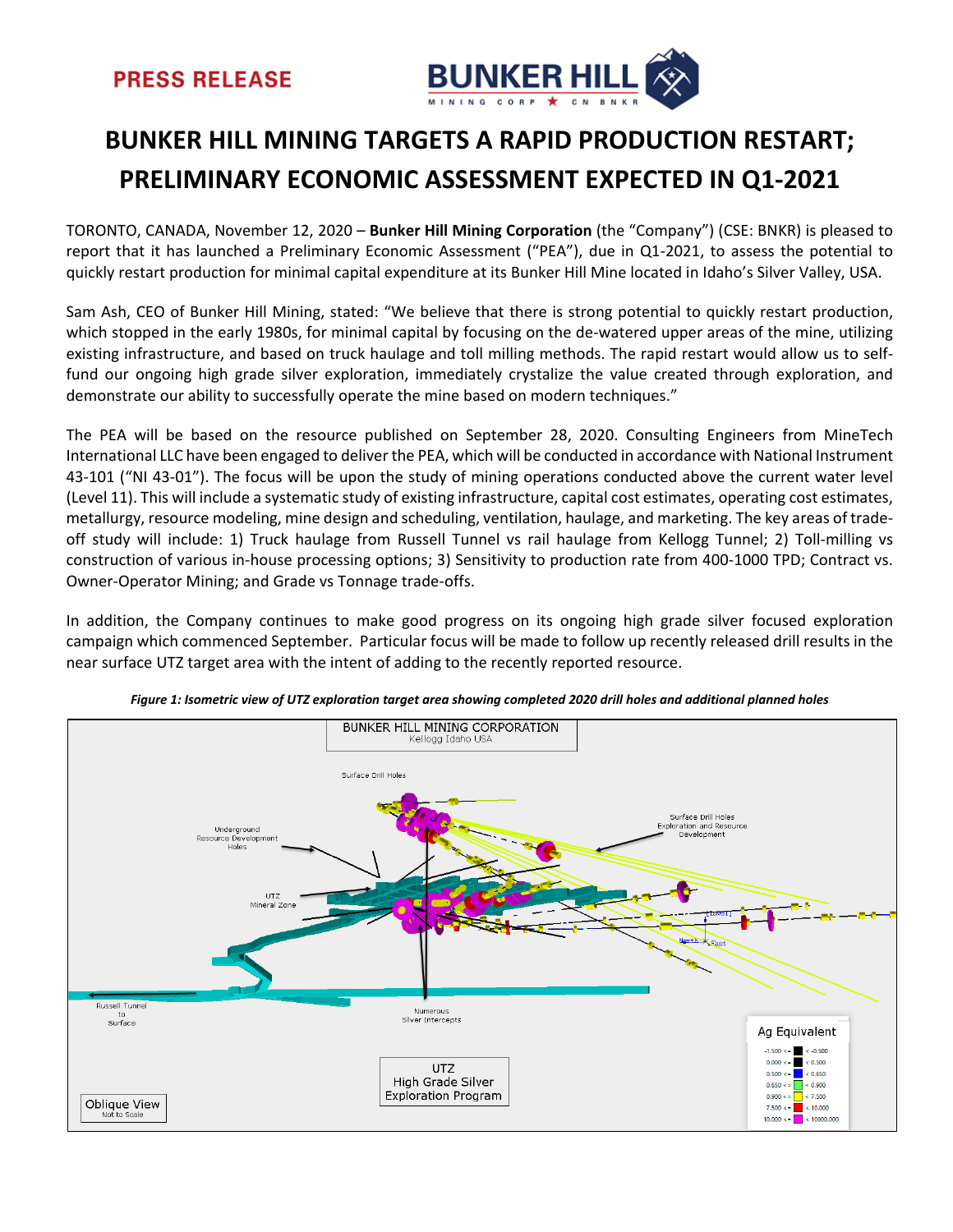### **PRESS RELEASE**



James Stonehouse, VP of Exploration, stated: "In my short time on site I have seen the outstanding mineral potential that exists at Bunker Hill. As our geologic understanding continues to grow through modeling and drilling, I am confident in our ability to add to our already sizable resource through continued exploration success in both the upper and lower levels of the mine.''

A total of 5000' of core were already drilled from surface with two drill rigs currently in operation. The first rig is focused on developing further the high-grade silver targets identified in the UTZ Ore zone between the 5 and 6 Levels as described in the press release of 27 October 2020. The second is exploring the historic high-grade silver targets in close proximity to the 9 Level. Assay results are expected from mid-December. All of these silver targets are close to existing infrastructure and have the potential to add high-grade resources to the upper level inventory and add greatly to the value of any restart plan. In support of the PEA, the Company will conduct approximately 4000' of infill drilling designed to upgrade the highest-grade inferred resources of contained within the UTZ, Newgard and Quill ore bodies, above the 9 Level, into the Indicated Resources category.

The Company advises that it does not propose to base its production decision on a feasibility study of mineral reserves, demonstrating economic and technical viability, and, as a result, there may be an increased uncertainty of achieving any particular level of recovery of minerals or the cost of such recovery, including increased risks associated with developing a commercially mineable deposit. Historically, such projects have a much higher risk of economic and technical failure. There is no guarantee that production will begin as anticipated or at all or that anticipated production costs will be achieved. The Company further cautions that a PEA is preliminary in nature. No mining study has been completed. Mineral resources are not mineral reserves and do not have demonstrated economic viability. There is no certainty that the PEA will be realized.

#### **Qualified Person**

Mr. Scott E. Wilson, CPG, President of Resource Development Associates Inc. and a consultant to the Company, is an Independent "Qualified Person" as defined by NI 43-101 and is acting at the Qualified Person for the Company. He has reviewed and approved the technical information summarized in this news release.

### **About Bunker Hill Mining Corp.**

Bunker Hill Mining Corp. has an option to acquire 100% of all saleable assets at the Bunker Hill Mine. Information about the Company is available on its website, www.bunkerhillmining.com, or within the SEDAR and EDGAR databases.

For additional information contact:

Sam Ash, President and Chief Executive Officer +1 208 786 6999 [sa@bunkerhillmining.com](mailto:sa@bunkerhillmining.com)

### **Cautionary Statements**

*Certain statements in this news release are forward-looking and involve a number of risks and uncertainties. Such forward-looking statements are within the meaning of that term in Section 27A of the Securities Act of 1933, as amended, and Section 21E of the Securities Exchange Act of 1934, as amended, as well as within the meaning of the phrase 'forward-looking information' in the Canadian Securities Administrators' National Instrument 51-102 – Continuous Disclosure Obligations. Forward-looking statements are not comprised of historical facts. Forward-looking statements include estimates and statements that describe the Company's future plans, objectives or goals, including words to the effect that the Company or management expects a stated condition or result to occur. Forward-looking statements may be identified by such terms as "believes", "anticipates", "expects", "estimates", "may", "could", "would", "will", or "plan". Since forward-looking statements are based on assumptions and address future events and conditions, by their very nature they involve inherent risks and uncertainties. Although these statements are based on information currently available to the Company, the Company provides no assurance that actual results will meet management's expectations.*